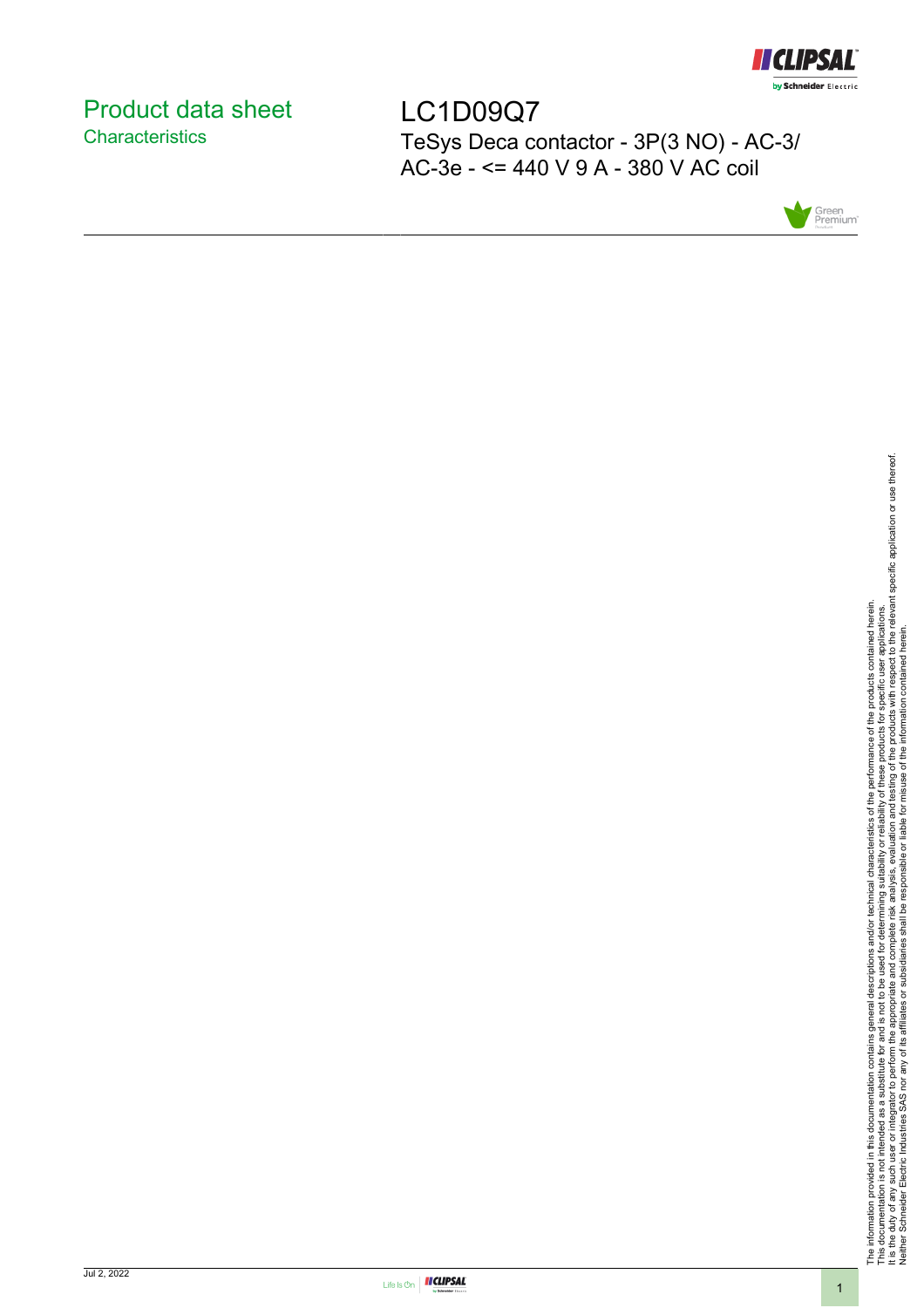

| Main                                           |                                                                                                                                                                                                                                                                                                                                                                                                                                                     |
|------------------------------------------------|-----------------------------------------------------------------------------------------------------------------------------------------------------------------------------------------------------------------------------------------------------------------------------------------------------------------------------------------------------------------------------------------------------------------------------------------------------|
| Range                                          | TeSys<br><b>TeSys Deca</b>                                                                                                                                                                                                                                                                                                                                                                                                                          |
| Product name                                   | TeSys D<br><b>TeSys Deca</b>                                                                                                                                                                                                                                                                                                                                                                                                                        |
| Product or component<br>type                   | Contactor                                                                                                                                                                                                                                                                                                                                                                                                                                           |
| Device short name                              | LC <sub>1</sub> D                                                                                                                                                                                                                                                                                                                                                                                                                                   |
| Contactor application                          | Motor control<br>Resistive load                                                                                                                                                                                                                                                                                                                                                                                                                     |
| Utilisation category                           | $AC-1$<br>$AC-4$<br>$AC-3$<br>AC-3e                                                                                                                                                                                                                                                                                                                                                                                                                 |
| Poles description                              | 3P                                                                                                                                                                                                                                                                                                                                                                                                                                                  |
| Power pole contact<br>composition              | 3 NO                                                                                                                                                                                                                                                                                                                                                                                                                                                |
| [Ue] rated operational<br>voltage              | Power circuit: <= 690 V AC 25400 Hz<br>Power circuit: <= 300 V DC                                                                                                                                                                                                                                                                                                                                                                                   |
| [le] rated operational<br>current              | 9 A (at <60 $^{\circ}$ C) at <= 440 V AC AC-3 for power<br>circuit<br>25 A (at <60 °C) at <= 440 V AC AC-1 for power<br>circuit<br>9 A (at <60 $^{\circ}$ C) at <= 440 V AC AC-3e for power<br>circuit                                                                                                                                                                                                                                              |
| Motor power kW                                 | 2.2 KW at 220230 V AC 50/60 Hz (AC-3)<br>4 KW at 380400 V AC 50/60 Hz (AC-3)<br>4 KW at 415440 V AC 50/60 Hz (AC-3)<br>5.5 KW at 500 V AC 50/60 Hz (AC-3)<br>5.5 KW at 660690 V AC 50/60 Hz (AC-3)<br>2.2 KW at 400 V AC 50/60 Hz (AC-4)<br>2.2 KW at 220230 V AC 50/60 Hz (AC-3e)<br>4 KW at 380400 V AC 50/60 Hz (AC-3e)<br>4 KW at 415440 V AC 50/60 Hz (AC-3e)<br>5.5 KW at 500 V AC 50/60 Hz (AC-3e)<br>5.5 kW at 660690 V AC 50/60 Hz (AC-3e) |
| Motor power HP (UL /<br>CSA)                   | 1 Hp at 230/240 V AC 50/60 Hz for 1 phase motors<br>2 Hp at 200/208 V AC 50/60 Hz for 3 phases motors<br>2 Hp at 230/240 V AC 50/60 Hz for 3 phases motors<br>5 Hp at 460/480 V AC 50/60 Hz for 3 phases motors<br>7.5 Hp at 575/600 V AC 50/60 Hz for 3 phases<br>motors<br>0.33 hp at 115 V AC 50/60 Hz for 1 phase motors                                                                                                                        |
| Control circuit type                           | AC at 50/60 Hz                                                                                                                                                                                                                                                                                                                                                                                                                                      |
| [Uc] control circuit<br>voltage                | 380 V AC 50/60 Hz                                                                                                                                                                                                                                                                                                                                                                                                                                   |
| Auxiliary contact<br>composition               | 1 NO + 1 NC                                                                                                                                                                                                                                                                                                                                                                                                                                         |
| [Uimp] rated impulse<br>withstand voltage      | 6 kV conforming to IEC 60947                                                                                                                                                                                                                                                                                                                                                                                                                        |
| Overvoltage category                           | Ш                                                                                                                                                                                                                                                                                                                                                                                                                                                   |
| [Ith] conventional free<br>air thermal current | 25 A (at 60 °C) for power circuit<br>10 A (at 60 °C) for signalling circuit                                                                                                                                                                                                                                                                                                                                                                         |
| Irms rated making<br>capacity                  | 250 A at 440 V for power circuit conforming to IEC<br>60947<br>140 A AC for signalling circuit conforming to IEC<br>60947-5-1<br>250 A DC for signalling circuit conforming to IEC<br>60947-5-1                                                                                                                                                                                                                                                     |
| Rated breaking capacity                        | 250 A at 440 V for power circuit conforming to IEC<br>60947                                                                                                                                                                                                                                                                                                                                                                                         |
| [Icw] rated short-time<br>withstand current    | 105 A 40 °C - 10 s for power circuit<br>210 A 40 °C - 1 s for power circuit<br>30 A 40 °C - 10 min for power circuit<br>61 A 40 °C - 1 min for power circuit<br>100 A - 1 s for signalling circuit<br>120 A - 500 ms for signalling circuit<br>140 A - 100 ms for signalling circuit                                                                                                                                                                |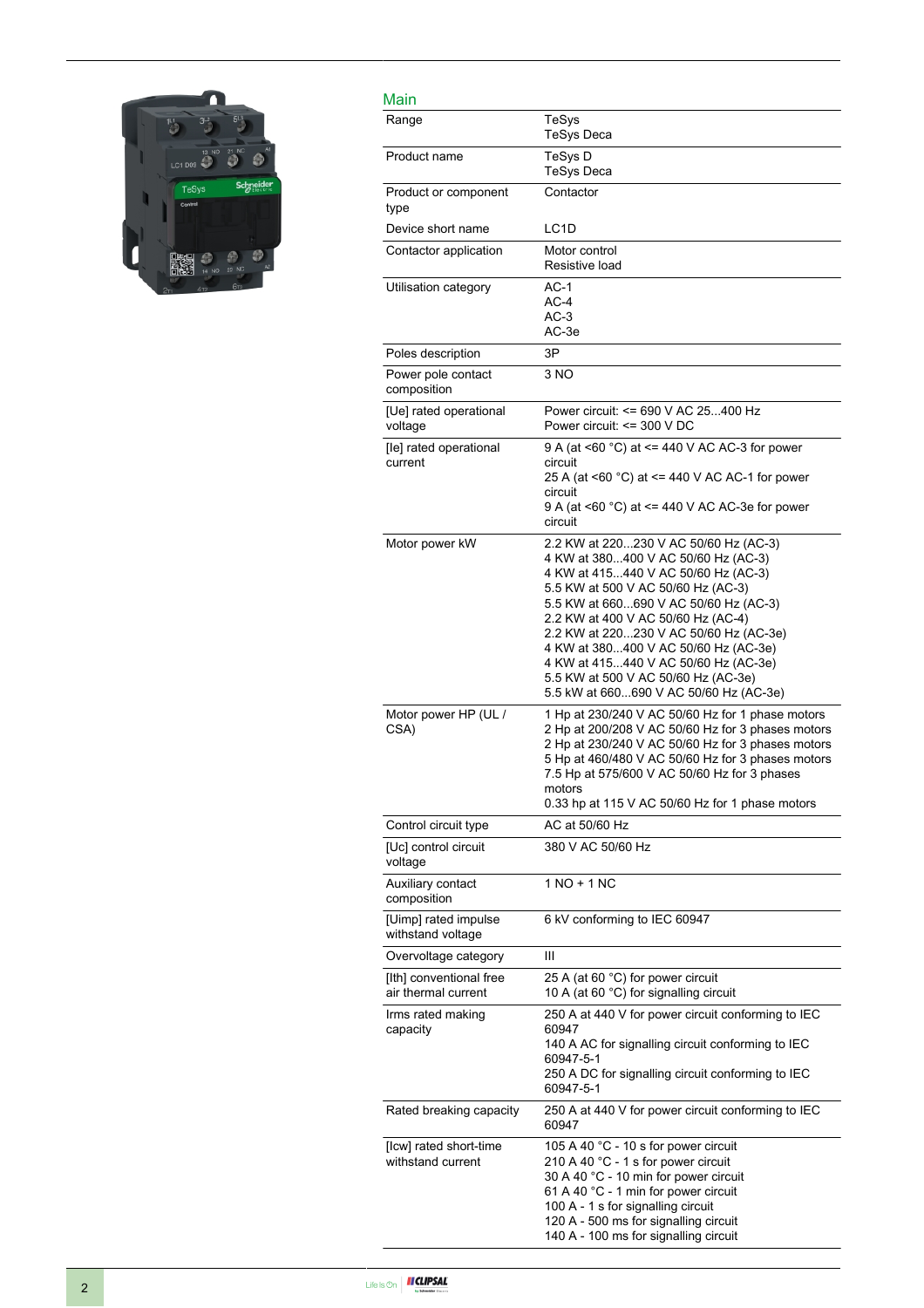| Associated fuse rating           | 10 A gG for signalling circuit conforming to IEC<br>60947-5-1<br>25 A gG at <= 690 V coordination type 1 for power<br>circuit<br>20 A gG at <= 690 V coordination type 2 for power                                                                                                                                                                                                                                                                                                                                                                                                                                                                                                                                                                                                                                                                                                                                                                                                                                                                                                                                                                                                                                                               |
|----------------------------------|--------------------------------------------------------------------------------------------------------------------------------------------------------------------------------------------------------------------------------------------------------------------------------------------------------------------------------------------------------------------------------------------------------------------------------------------------------------------------------------------------------------------------------------------------------------------------------------------------------------------------------------------------------------------------------------------------------------------------------------------------------------------------------------------------------------------------------------------------------------------------------------------------------------------------------------------------------------------------------------------------------------------------------------------------------------------------------------------------------------------------------------------------------------------------------------------------------------------------------------------------|
| Average impedance                | circuit<br>2.5 mOhm - Ith 25 A 50 Hz for power circuit                                                                                                                                                                                                                                                                                                                                                                                                                                                                                                                                                                                                                                                                                                                                                                                                                                                                                                                                                                                                                                                                                                                                                                                           |
| [Ui] rated insulation<br>voltage | Power circuit: 690 V conforming to IEC 60947-4-1<br>Power circuit: 600 V CSA certified<br>Power circuit: 600 V UL certified<br>Signalling circuit: 690 V conforming to IEC 60947-1<br>Signalling circuit: 600 V CSA certified<br>Signalling circuit: 600 V UL certified                                                                                                                                                                                                                                                                                                                                                                                                                                                                                                                                                                                                                                                                                                                                                                                                                                                                                                                                                                          |
| Electrical durability            | 0.6 Mcycles 25 A AC-1 at Ue <= 440 V<br>2 Mcycles 9 A AC-3 at Ue <= 440 V<br>2 Mcycles 9 A AC-3e at Ue <= 440 V                                                                                                                                                                                                                                                                                                                                                                                                                                                                                                                                                                                                                                                                                                                                                                                                                                                                                                                                                                                                                                                                                                                                  |
| Power dissipation per<br>pole    | 1.56 W AC-1<br>0.2 W AC-3<br>0.2 W AC-3e                                                                                                                                                                                                                                                                                                                                                                                                                                                                                                                                                                                                                                                                                                                                                                                                                                                                                                                                                                                                                                                                                                                                                                                                         |
| Front cover                      | With                                                                                                                                                                                                                                                                                                                                                                                                                                                                                                                                                                                                                                                                                                                                                                                                                                                                                                                                                                                                                                                                                                                                                                                                                                             |
| Mounting support                 | Plate<br>Rail                                                                                                                                                                                                                                                                                                                                                                                                                                                                                                                                                                                                                                                                                                                                                                                                                                                                                                                                                                                                                                                                                                                                                                                                                                    |
| Standards                        | CSA C22.2 No 14<br>EN 60947-4-1<br>EN 60947-5-1<br>IEC 60947-4-1<br>IEC 60947-5-1<br><b>UL 508</b><br>IEC 60335-1                                                                                                                                                                                                                                                                                                                                                                                                                                                                                                                                                                                                                                                                                                                                                                                                                                                                                                                                                                                                                                                                                                                                |
| <b>Product certifications</b>    | UL<br><b>CSA</b><br><b>DNV</b><br>GL<br><b>RINA</b><br>CCC<br>BV<br>GOST<br>LROS (Lloyds register of shipping)<br><b>UKCA</b>                                                                                                                                                                                                                                                                                                                                                                                                                                                                                                                                                                                                                                                                                                                                                                                                                                                                                                                                                                                                                                                                                                                    |
| Connections - terminals          | Power circuit: screw clamp terminals 1 cable(s) 1<br>4 mm <sup>2</sup> flexible without cable end<br>Power circuit: screw clamp terminals 2 cable(s) 1<br>4 mm <sup>2</sup> flexible without cable end<br>Power circuit: screw clamp terminals 1 cable(s) 1<br>4 mm <sup>2</sup> flexible with cable end<br>Power circuit: screw clamp terminals 2 cable(s) 1<br>2.5 mm <sup>2</sup> flexible with cable end<br>Power circuit: screw clamp terminals 1 cable(s) 1<br>4 mm <sup>2</sup> solid without cable end<br>Power circuit: screw clamp terminals 2 cable(s) 1<br>4 mm <sup>2</sup> solid without cable end<br>Control circuit: screw clamp terminals 1 cable(s) 1<br>4 mm <sup>2</sup> flexible without cable end<br>Control circuit: screw clamp terminals 2 cable(s) 1<br>4 mm <sup>2</sup> flexible without cable end<br>Control circuit: screw clamp terminals 1 cable(s) 1<br>4 mm <sup>2</sup> flexible with cable end<br>Control circuit: screw clamp terminals 2 cable(s) 1<br>2.5 mm <sup>2</sup> flexible with cable end<br>Control circuit: screw clamp terminals 1 cable(s) 1<br>4 mm <sup>2</sup> solid without cable end<br>Control circuit: screw clamp terminals 2 cable(s) 1<br>4 mm <sup>2</sup> solid without cable end |
| Tightening torque                | Power circuit: 1.7 N.m - on screw clamp terminals -<br>with screwdriver flat $\varnothing$ 6 mm<br>Power circuit: 1.7 N.m - on screw clamp terminals -<br>with screwdriver Philips No 2<br>Control circuit: 1.7 N.m - on screw clamp terminals -<br>with screwdriver flat $\varnothing$ 6 mm<br>Control circuit: 1.7 N.m - on screw clamp terminals -<br>with screwdriver Philips No 2<br>Control circuit: 1.7 N.m - on screw clamp terminals -<br>with screwdriver pozidriv No 2<br>Power circuit: 1.7 N.m - on screw clamp terminals -<br>with screwdriver pozidriv No 2                                                                                                                                                                                                                                                                                                                                                                                                                                                                                                                                                                                                                                                                       |

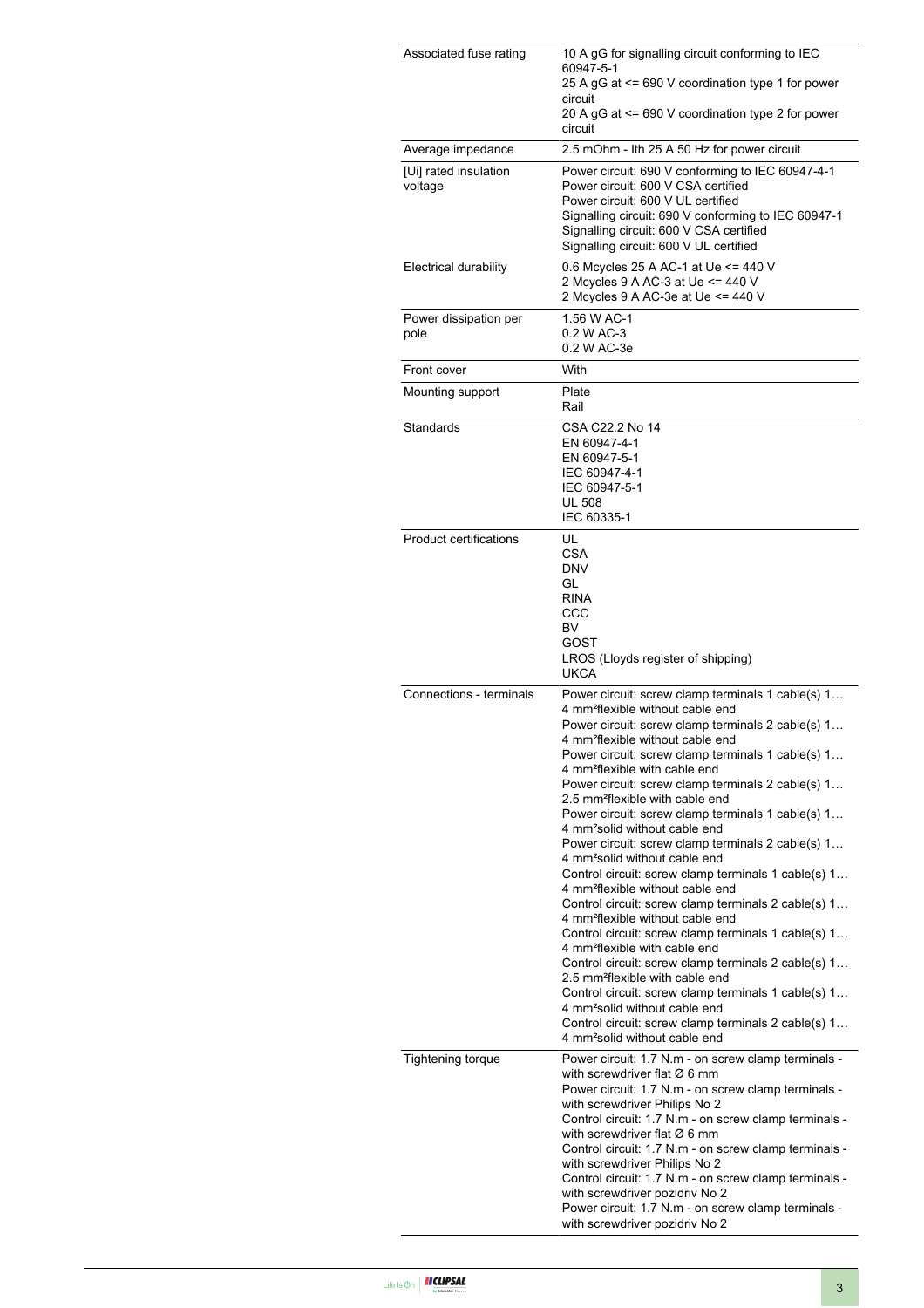| Operating time           | 1222 ms closing<br>419 ms opening                                                                                                                                          |
|--------------------------|----------------------------------------------------------------------------------------------------------------------------------------------------------------------------|
| Safety reliability level | B10d = 1369863 cycles contactor with nominal load<br>conforming to EN/ISO 13849-1<br>B10d = 20000000 cycles contactor with mechanical<br>load conforming to EN/ISO 13849-1 |
| Mechanical durability    | 15 Mcycles                                                                                                                                                                 |
| Maximum operating rate   | 3600 cyc/h 60 °C                                                                                                                                                           |

## **Complementary**

| Coil technology                 | Without built-in suppressor module                                                                                                                                                   |
|---------------------------------|--------------------------------------------------------------------------------------------------------------------------------------------------------------------------------------|
| Control circuit voltage limits  | 0.30.6 Uc (-4070 °C): drop-out AC 50/60 Hz<br>0.81.1 Uc (-4060 °C) operational AC 50 Hz<br>0.851.1 Uc (-4060 °C): operational AC 60 Hz<br>11.1 Uc (6070 °C): operational AC 50/60 Hz |
| Inrush power in VA              | 70 VA 60 Hz cos phi 0.75 (at 20 °C)<br>70 VA 50 Hz cos phi 0.75 (at 20 °C)                                                                                                           |
| Hold-in power consumption in VA | 7.5 VA 60 Hz cos phi 0.3 (at 20 °C)<br>7 VA 50 Hz cos phi 0.3 (at 20 °C)                                                                                                             |
| Heat dissipation                | 23 W at 50/60 Hz                                                                                                                                                                     |
| Auxiliary contacts type         | Type mechanically linked 1 NO + 1 NC conforming to IEC 60947-5-1<br>Type mirror contact 1 NC conforming to IEC 60947-4-1                                                             |
| Signalling circuit frequency    | 25400 Hz                                                                                                                                                                             |
| Minimum switching current       | 5 mA for signalling circuit                                                                                                                                                          |
| Minimum switching voltage       | 17 V for signalling circuit                                                                                                                                                          |
| Non-overlap time                | 1.5 Ms on de-energisation between NC and NO contact<br>1.5 ms on energisation between NC and NO contact                                                                              |
| Insulation resistance           | > 10 MOhm for signalling circuit                                                                                                                                                     |

### Environment

| IP degree of protection               | IP20 front face conforming to IEC 60529                                                                                                                                      |  |
|---------------------------------------|------------------------------------------------------------------------------------------------------------------------------------------------------------------------------|--|
| Climatic withstand                    | Conforming to IACS E10<br>Conforming to IEC 60947-1 Annex Q category D                                                                                                       |  |
| Protective treatment                  | TH conforming to IEC 60068-2-30                                                                                                                                              |  |
| Pollution degree                      | 3                                                                                                                                                                            |  |
| Ambient air temperature for operation | $-4060 °C$<br>6070 °C with derating                                                                                                                                          |  |
| Ambient air temperature for storage   | $-6080 °C$                                                                                                                                                                   |  |
| Operating altitude                    | $03000$ m                                                                                                                                                                    |  |
| Fire resistance                       | 850 °C conforming to IEC 60695-2-1                                                                                                                                           |  |
| Mechanical robustness                 | Vibrations contactor open: 2 Gn, 5300 Hz<br>Vibrations contactor closed: 4 Gn, 5300 Hz<br>Shocks contactor open: 10 Gn for 11 ms<br>Shocks contactor closed: 15 Gn for 11 ms |  |
| Height                                | 77 mm                                                                                                                                                                        |  |
| Width                                 | 45 mm                                                                                                                                                                        |  |
| Depth                                 | 86 mm                                                                                                                                                                        |  |
| Net weight                            | $0.32$ kg                                                                                                                                                                    |  |

# Packing Units

| Unit Type of Package 1       | <b>PCE</b>        |
|------------------------------|-------------------|
| Number of Units in Package 1 |                   |
| Package 1 Weight             | 351.0 g           |
| Package 1 Height             | 5 cm              |
| Package 1 width              | 9.2 cm            |
| Package 1 Length             | $11.2 \text{ cm}$ |
| Unit Type of Package 2       | P06               |
| Number of Units in Package 2 | 160               |
| Package 2 Weight             | 68.3 kg           |
| Package 2 Height             | 77 cm             |